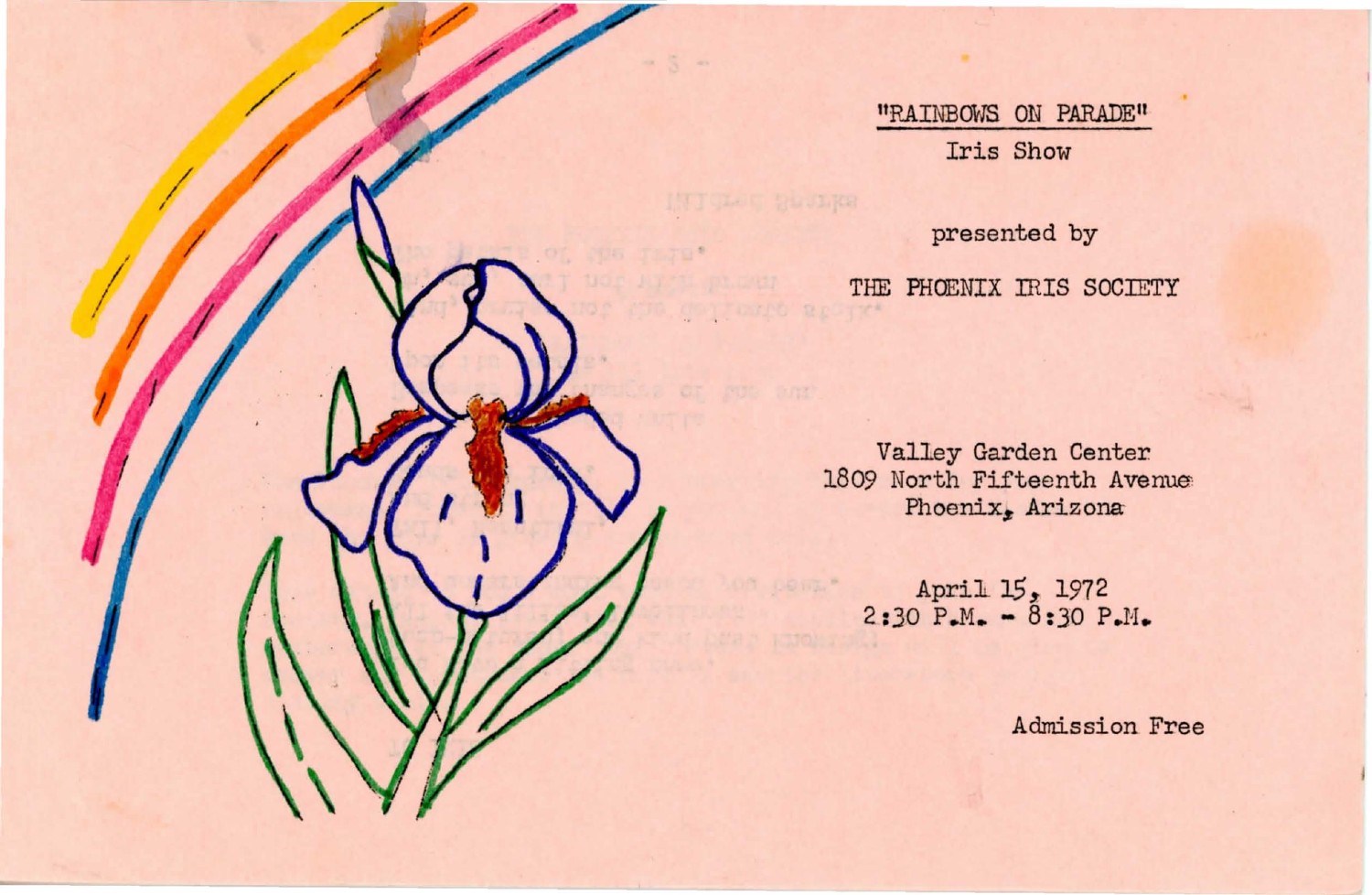## TO IRI

You have a fitting name. Deep-natured; and kind past knowing; All the lilies' loveliness And understanding peace you bear.

Tall, Beautiful, And strong Bends the iris.

Its deeply-shaded white Bespeaks the changes of the sun Upon its petals.

Mind, pruise not the delicate stalk. Oh, sun, ourl not with brown The petals of the iris.

Mildred Sparks

THE PHOENIX IRIS SOCIETY

presents

"RAINBOWS ON PARADE" An All Iris Show

The Phoenix Iris Society, in presenting this show for your enjoyment, hopes to instill in you and in others the desire to know the joys of growing and showing iris.

They extend to you a most cordial invitation to join the Society. Anyone interested will find application blanks for membership at the desk. The Hostess in charge will be glad to answer any questions. Be sure to see the literature on the display table.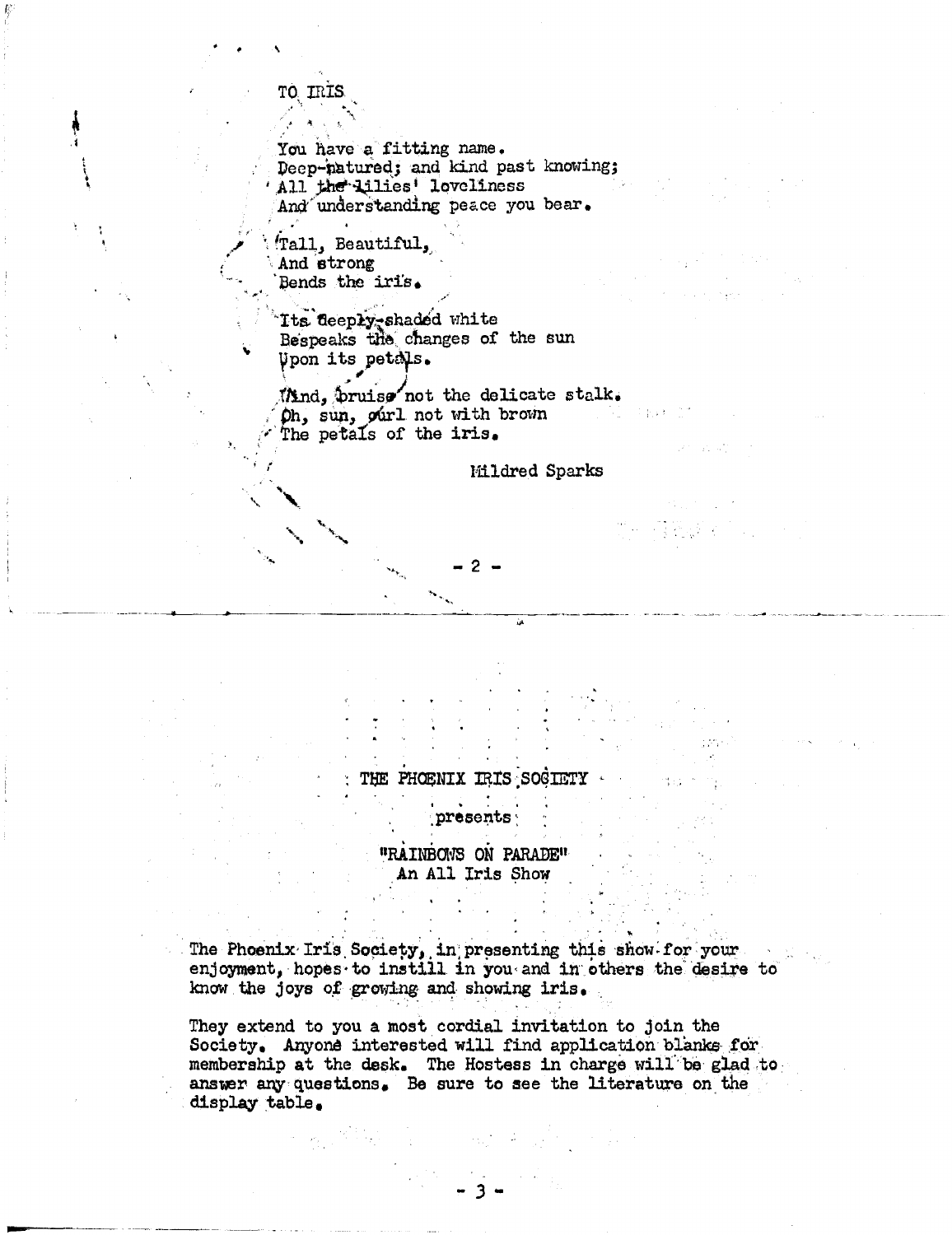# "RAINBOUS ON PARADE"

# A Standard Flower Show Featuring Iris

April 15, 1972<br>2:30 P.M. - 8:30 P.M.

Valley Garden <sup>C</sup>enter<br>1809 North Fifteenth Ave. Phoenix, Arizona

 $\bar{\lambda}$ 

# FLOER SHOW CONTITEE CHAIRMEN

| Club President Dr. Charles Purtymun                  |  |  |  |                                                                   |
|------------------------------------------------------|--|--|--|-------------------------------------------------------------------|
|                                                      |  |  |  | General Chairman, Schedule Chairman Firs. G. G. Williams 959-2677 |
| Staging Chairman Irs. H. B. Morrow                   |  |  |  |                                                                   |
|                                                      |  |  |  |                                                                   |
| Awards Chairman Larry Johnson                        |  |  |  |                                                                   |
| Horticulture Classification Chairman ims. Paul Orick |  |  |  |                                                                   |
|                                                      |  |  |  | Horticulture Placement Chairman Dr. Charles Purtymun              |
|                                                      |  |  |  |                                                                   |
| Artistic Entries Chairman Irs. T. L. Barnes          |  |  |  |                                                                   |
| Artistic Placement Chairman Trs. Hadge Rushton       |  |  |  |                                                                   |
| Clerks and Tallies Chairman Fraedrich                |  |  |  |                                                                   |
| Junior Chairman Fraedrich                            |  |  |  |                                                                   |
|                                                      |  |  |  | Judges Chairman Hrs. Lucille Ellwood                              |
|                                                      |  |  |  |                                                                   |
|                                                      |  |  |  |                                                                   |
|                                                      |  |  |  | Tea Table Chairmen Trs. T. L. Barnes, Mrs. L. Ellwood             |
| Educational Fir. Herb HcKusick                       |  |  |  |                                                                   |
|                                                      |  |  |  |                                                                   |
| Publicity Fir. Art Whitney                           |  |  |  |                                                                   |
|                                                      |  |  |  |                                                                   |
|                                                      |  |  |  |                                                                   |

Ĵ.

A'.JAPDS

| 1. Ribbons will be given in each class and subclass, if merited.<br>Third $-M$ nite<br>First - Blue<br><b>Example 1</b> Honorable is intion - Pink<br><b>Second - Red</b>                                                                                                                                   |
|-------------------------------------------------------------------------------------------------------------------------------------------------------------------------------------------------------------------------------------------------------------------------------------------------------------|
| These are the ribbons used by the American Iris Society $\div$ accepted by National<br>Council in an all plant society show.                                                                                                                                                                                |
| 2. The SILVER HEDAL of the AIERICAN IRIS SOCIETY will be awarded to the exhibitor<br>winning the most blue ribbon points in the Horticulture Division.                                                                                                                                                      |
| 3. The BRONZE HEDAL of the AMERICAN IRIS SOCIETY will be awarded to the exhibitor                                                                                                                                                                                                                           |
| winning the second most blue ribbon points in the Horticulture Division.<br>4. The FURPLE ROSETTE of the AMERICAN IRIS SOCIETY will be given for the best<br>arrangement in the Artistic Division.                                                                                                          |
| 5. The FURPIE ROSETTE of the AMERICAN IRIS SOCIETY will be given for the best Iris<br>specimen in the show. This is the QUEEN of the Show.                                                                                                                                                                  |
| 6. SWEEPSTAKES RIBBONS will be given in each division for the most blue ribbon points!<br>$7.$ SPECIAL AWARDS $\rightarrow$ A.I.S. Section Rosettes will be given if merited.<br>$8.$ An AWARD will be given to the best entry in the Artistic and in the Horticulture<br>Divisions of the Junior Sections. |
| Blue Red White<br>POINT VALUE OF RIBBONS<br>Horticulture, Division I - Sections A, B, C, D, E, F, K(Jr) 5<br>$-$ Section G<br>$-$ Section H<br>$\frac{6}{5}$                                                                                                                                                |
| Artistic Division - All classes                                                                                                                                                                                                                                                                             |
| In case of a tie, red points will be counted and then white.                                                                                                                                                                                                                                                |

 $-5$ 

ika<br>Seba

 $\begin{array}{c} \mathbb{R}^3 \rightarrow \\ \mathbb{R}^4 \rightarrow \mathbb{R}^4 \end{array}$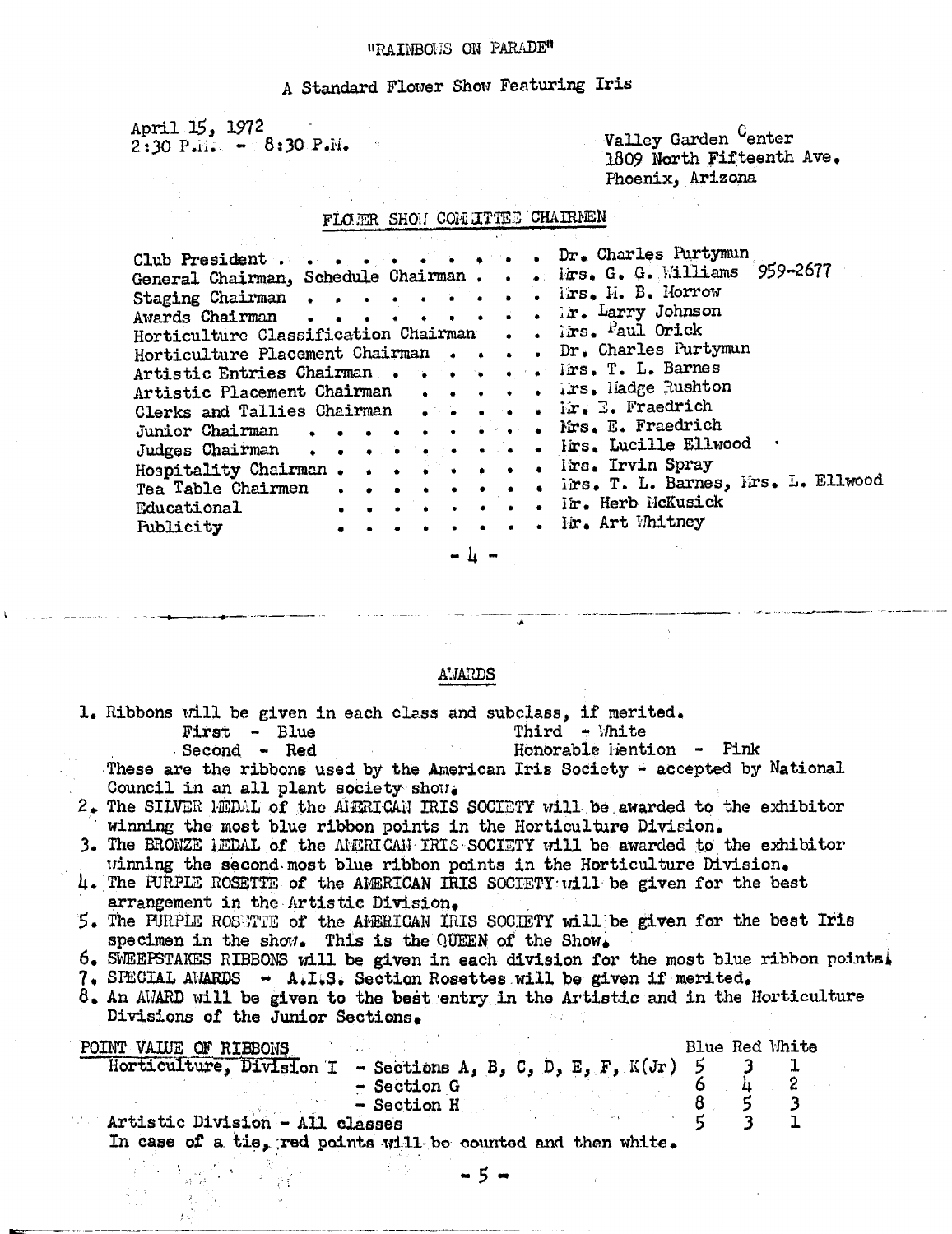#### SILVER TROPHIES

1. A silver trophy will be given to the Sweepstakes winner in each Division. 2. A silver trophy will be given to the Sweepstakes winner in the Junior Sections, one in the Horticulture Section and one in tho Artistic Section

 $3.$  A silver trophy will be given to the Queen of the Show.

 $l_i$ . A silver trophy will be given to the best iris specimen in the opposite variety to the Queen. (That is - one to the best bearded and one to the best beardless.)  $5.$  A silver trophy will be given to the best design made in the vomem's classes. 6. A silver trophy will be given to the best artistic design made by a man.

#### GENERAL RUIES

1. All classes are open to the public for exhibiting.

- 2. Entries will be accepted between the hours of  $8:30$  A.M. and  $10:30$  A.M. on Saturday, April 15, 1972.
- 3. No entry may be removed before 8:30 P.H. but must be removed before 9:30 P.N. on Saturday, April 15, 1972.
- 4. The Society assumes no responsibility for loss or damage but will take all possible precaution of exhibits.
- 5. Judging will be by A.I.S. Rules,

.. --+-~--..... --.- \_.\_- ... \_ ..

 $6.$  Decision of the Judges will be final.

#### -6 ...

### DIVISION I - HORTICULTURE

Rules

Rules -<br>1. All horticulture entries must have been grown by the exhibitor.

.' 2. All specimens must be correctly named and labeled.<br>3. An exhibitor may enter more than one specimen in a class, PROVIDED, that each specimen is of a different variety and must be labeled.<br> $l_i$ .Classes will be subdivided as to variety.

 $5.6$  Containers for horticulture specimens will be furnished.<br>EXCEPTION - Exhibitor must furnish own container for collections.

Section  $A - Tall$  Bearded Iris - Each entry, one stalk

|  | <b>Class 1 - Pure White</b>                  | Class $1\!\mu$ - Rose Tone and Pink Blends |
|--|----------------------------------------------|--------------------------------------------|
|  | $2 -$ Blue White<br>and the company          | $15$ - Red Self                            |
|  | $3$ - Plicata + white ground                 | $16$ - Brown Self                          |
|  | $\mu$ - Plicata - yellow ground              | $17$ - Pale and Light Blue                 |
|  | $5 - \text{Bicolor} - \text{Blue}$ and white | $18$ - Medium and Bright Blue              |
|  | $6$ - Bicolor - yellow and white             | 19 - Dark Blue and Blue Black              |
|  | $7 -$ Cream                                  | $20 - Red Black$                           |
|  | 8 - Light and Medium Yellow                  | $21 - \text{Deep Video}$                   |
|  | $9$ - Deep and Orange Yellow                 | 22 - Nedium Violet                         |
|  | 10 - Tan, Copper, Bronze Blends              | $23$ - Light Violet                        |
|  | 11 - Henna and Brown Blends                  | $24$ - Mauve and Plum Blends               |
|  | 12 - Apricot and Flamingo Pinks              | $25 -$ Fancy                               |
|  | 13 - Orchid, Lavendar, Pink                  | 26 - Novelty - Flounced, Horned, Etc.      |
|  |                                              | $27 - Any Other Color$                     |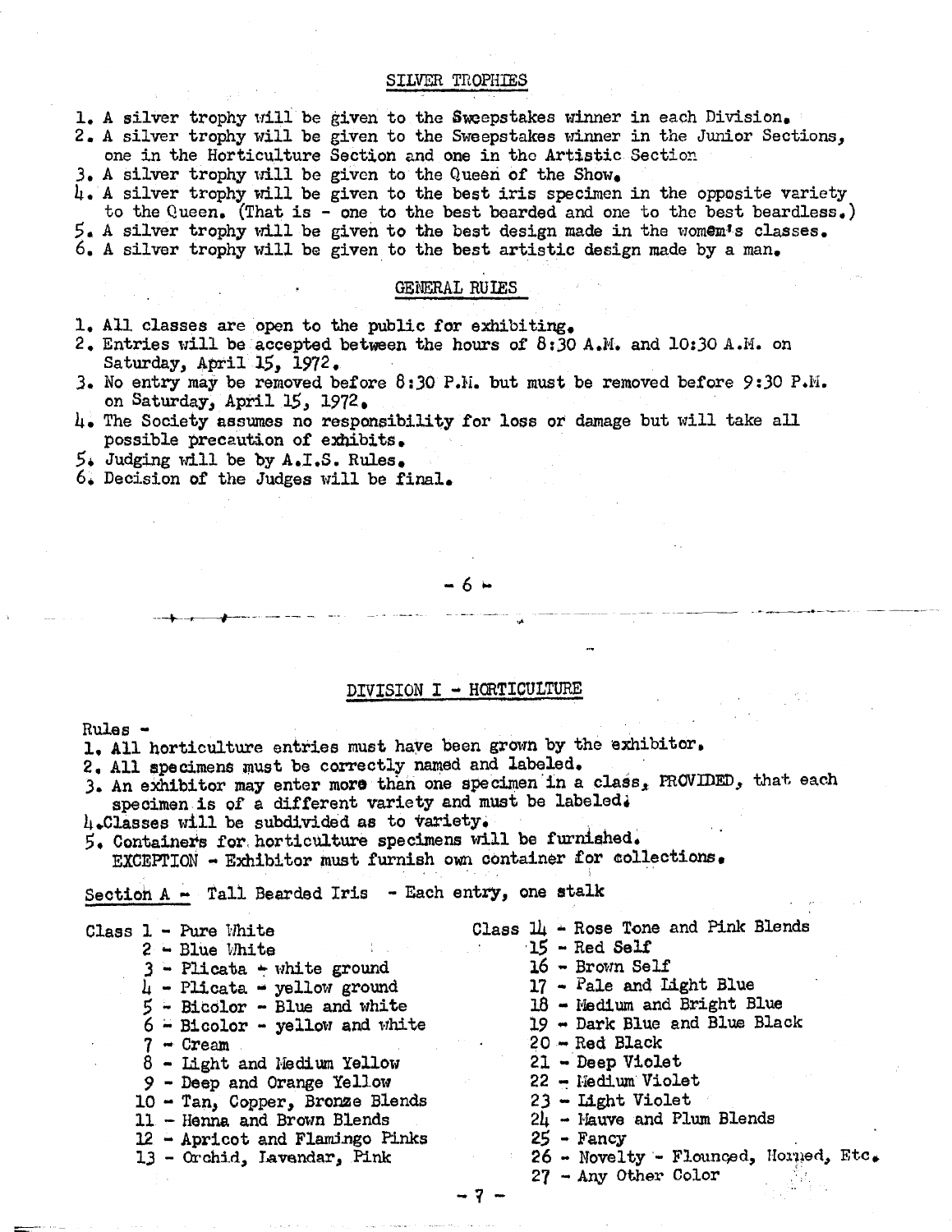Section  $B -$  Arilbreds and Oncobreds - Each entry, one stalk Class  $31 -$ Red Violet Class  $28$  - Yellow and White  $29 - Gold, Tan, Brown$  $32 - Fancy$ 30 - Medium to Dark Violet  $33 - Any other color$ Section C - Other Bearded Iris - Each entry, one stalk Class  $3\mu$  - Dwarf  $Class 35 - Iiedian$ 36 - Any other not listed Section  $D -$  Bulbous Iris - Each entry, 3 stalks Class 37 - Dutch Class  $38$  - Any other not listed Section  $E -$  Beardless Iris - Each entry, one stalk Class  $39 - Siberian$ .  $Class h0 - Louisiana$  $\mu$ 1 - Any other Section  $F -$  Spuria - Each entry, one stalk Class  $h2 - White$ Class  $\mu$ 5 - Purple  $h3 - Y$ ellow  $\text{L6}$  - Brown Blends  $\mu$ 7 - Any other color  $\mu$  - Blue  $-8 -$ Section  $G -$  Collection of 3 stalks - Each a different variety - Named Class  $\mu$ 8 - White - Tall bearded Class 53 - Red, Brown, Copper Blends  $49$  - Yellow - Tall bearded  $54$  - Purple, Violet, Dark Purple n jihar  $50$  - Blue - Tall bearded, all shades  $55$  - Oncobreds - Arils  $51 -$ Plicatas  $56$  - Beardless - All same type  $52$  - Pinks, Pink bearded  $57$  - Any other Iris Section  $H -$  Collections Class  $58$  - Five Specimen Iris  $\frac{2}{3}$  any variety Section I - Seedlings Class 59 - Tall Bearded  $60 - Other$  Bearded  $61 -$ Beardless Section  $J - T$ is not in compitition - for exhibition only Section  $K - J$ unior Horticulture - Each entry, one stalk Class will be subdivided as to variety.  $\omega_{\rm{m}}$  . Each entry to be of a different variety.

 $-9 -$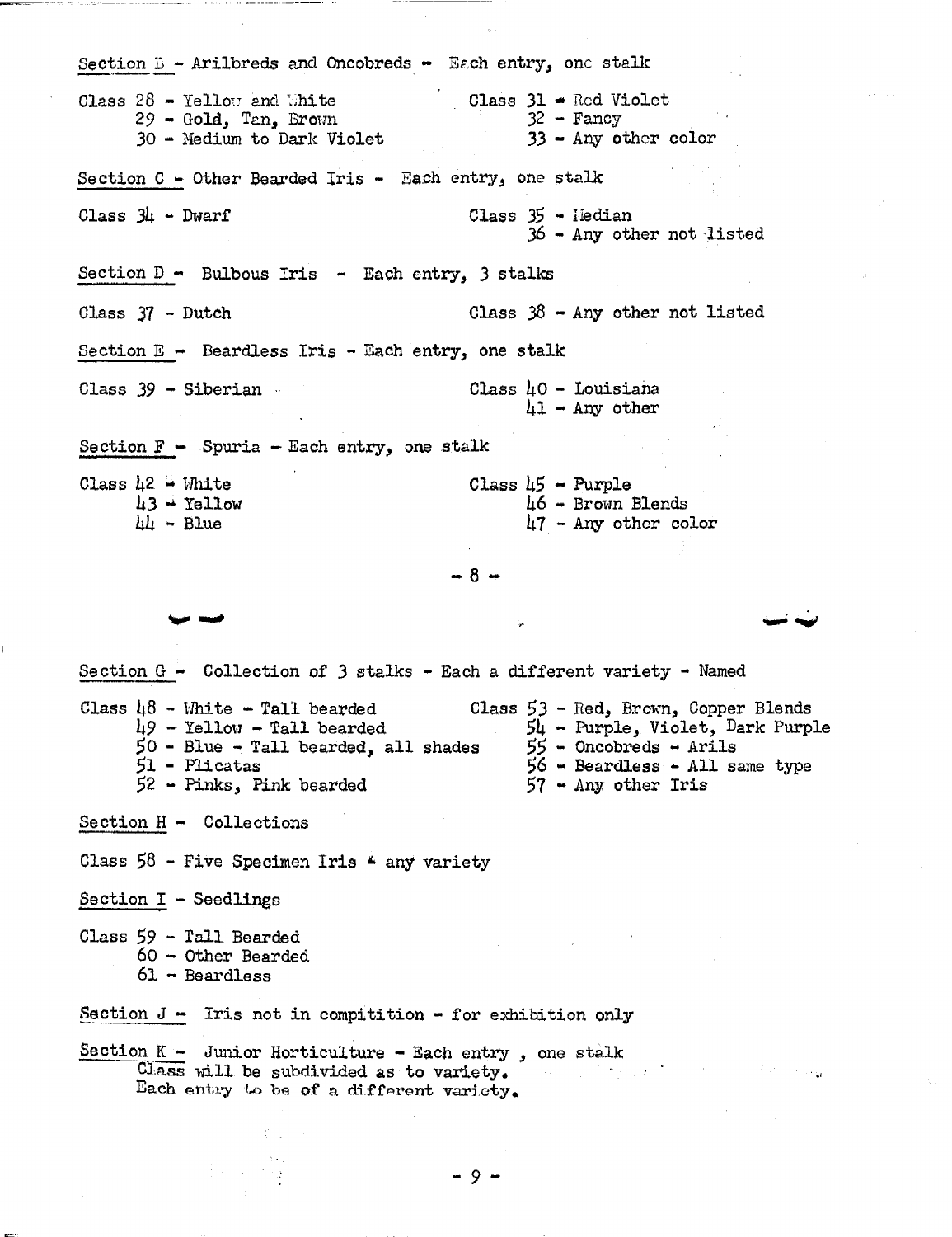# DIVISION II - ARTISTIC

| Rules - PIEACE READ instructions carefully.                                                                                                                                                                                                                                                                                                                                                                                                                               |  |
|---------------------------------------------------------------------------------------------------------------------------------------------------------------------------------------------------------------------------------------------------------------------------------------------------------------------------------------------------------------------------------------------------------------------------------------------------------------------------|--|
| 1. SOLE IRIS HUST be used in all classes. Additional plant material and accessories<br>may be used.<br>2. Only one entry in a class.<br>3. No artificial flowers, fruit or foliage may be used.<br>Exception - artificial grapes.<br>4. Flowers used in designs need not have been grown by exhibitor.<br>5. Table classes are reservation classes. PIEASE make your reservations early.<br>6. Scales of Points used in judging designs will be found at end of division. |  |
| Invitational - Niches<br>Class 1 - "RAINBOMS LEAD WITH THE QUEEN OF THE PARADE"<br>Designer's interpretation                                                                                                                                                                                                                                                                                                                                                              |  |
| Open Classes -<br>Class 2 - "RAINBOWS IN ANTICUITY"<br>Design in antique container                                                                                                                                                                                                                                                                                                                                                                                        |  |
| Class $3 -$ "RAINBOWS IN THE EASTER PARADE"<br>Design interpreting Easter in some manner                                                                                                                                                                                                                                                                                                                                                                                  |  |
| Class $\mathbb{L}$ - "RAINBOWS OVER THE MOUNTAINS"<br>Iris with pine or juniper                                                                                                                                                                                                                                                                                                                                                                                           |  |
| $-10 -$                                                                                                                                                                                                                                                                                                                                                                                                                                                                   |  |
|                                                                                                                                                                                                                                                                                                                                                                                                                                                                           |  |
| Class $5 -$ "RAINBOMS BRIGHTEN THE DESERT"<br>With rocks and/or wood                                                                                                                                                                                                                                                                                                                                                                                                      |  |
| Class $6 -$ "RAINBOMS REACH THE SKY"<br>Tall, line design                                                                                                                                                                                                                                                                                                                                                                                                                 |  |
| Class 7 - "RAINBONS REFIECT IN THE LAKES"<br>Design showing water interest                                                                                                                                                                                                                                                                                                                                                                                                |  |
| Class 8 - "RAINBOMS ARE MUSICAL"<br>Showing a symbol of music                                                                                                                                                                                                                                                                                                                                                                                                             |  |
| Class $9 -$ "RAINBOWS GRAND MARSHALL"<br>Interpretive - Men Only                                                                                                                                                                                                                                                                                                                                                                                                          |  |
| Class 10- "RAINBOMS FROM THE ORIENT"<br>Design in oriental manner<br>$\sim 10^{11}$ and $\sim 10^{11}$                                                                                                                                                                                                                                                                                                                                                                    |  |
| Class 11- "RAINBOWSLIKE SPORTS"<br>Design depicting some sport                                                                                                                                                                                                                                                                                                                                                                                                            |  |

Class 12- "RAINBOWS END"<br>Design in brass, copper or gold container

 $\label{eq:1} \frac{1}{\sqrt{2\pi}}\int_{\mathbb{R}^3}\frac{1}{\sqrt{2\pi}}\int_{\mathbb{R}^3}\frac{1}{\sqrt{2\pi}}\int_{\mathbb{R}^3}\frac{1}{\sqrt{2\pi}}\int_{\mathbb{R}^3}\frac{1}{\sqrt{2\pi}}\int_{\mathbb{R}^3}\frac{1}{\sqrt{2\pi}}\int_{\mathbb{R}^3}\frac{1}{\sqrt{2\pi}}\int_{\mathbb{R}^3}\frac{1}{\sqrt{2\pi}}\int_{\mathbb{R}^3}\frac{1}{\sqrt{2\pi}}\int_{\mathbb{R}^3}\frac{1}{\$ 

 $\sqrt{2}$  and  $\sqrt{2}$ 

 $\sim 10^{10}$ 

 $\label{eq:2.1} \mathcal{F}^{\text{max}}_{\text{max}} = \mathcal{F}^{\text{max}}_{\text{max}} + \mathcal{F}^{\text{max}}_{\text{max}}$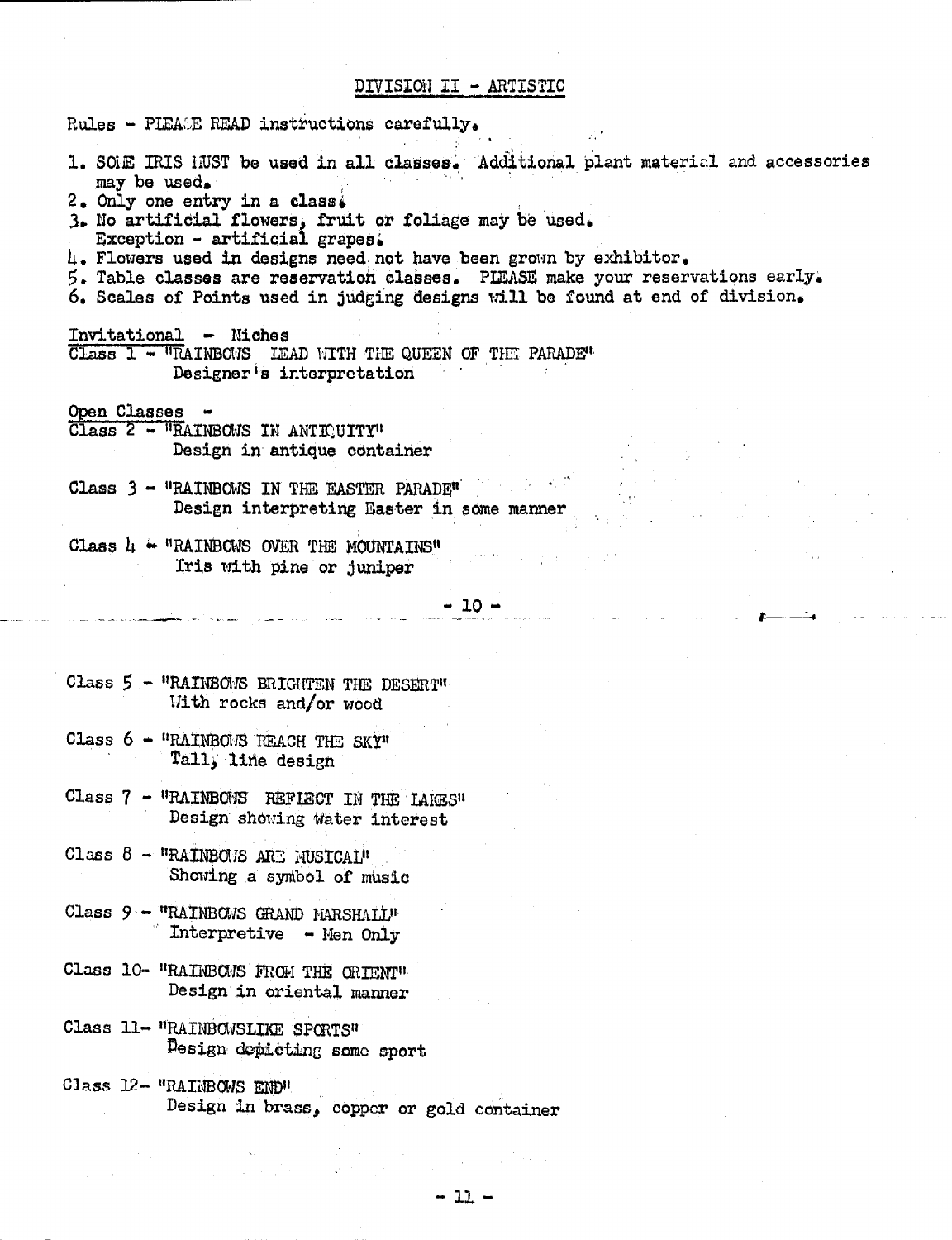Tables Settings - by reservation only Consultant - Mrs. G. G. Williams 959-2677

- Class 13 "RAINBOWS AT SURRISE". Segment table - shown on card table Suitable for breakfast 4 entries
- Class 14 "RAINBOWS AT SUNSET" Segment table - shown on card table Suitable for dinner 4 entries

 $J$ uniors  $-$ Consultant - Irs. E. Fraedrich - 274 5145

- Class 15 "RAINBOWS VISIT THE ZOO" Using figurine of zoo animal
- Class 16 RAINBOWS GO WESTERN" With rock and/or wood as found in the west
- Class 17 "RAINBOWS AT THE RODEO" Design showing something seen at a rodeo

 $\label{eq:2.1} \mathcal{L}^{\text{max}}_{\text{max}}(\mathbf{z}^{\text{max}}_{\text{max}}, \mathbf{z}^{\text{max}}_{\text{max}}) = \mathcal{L}^{\text{max}}_{\text{max}}(\mathbf{z}^{\text{max}}_{\text{max}}),$ 

 $-12 -$ 

### SCALES OF POINTS TO BE USED IN JUDGING ARTISTIC CLASSES

Classes 13 and  $1\mu$  - table settings

| Overall design 20                            |  |  |  |  |  |                  |
|----------------------------------------------|--|--|--|--|--|------------------|
| Compatibility of all materials $\ldots$ , 20 |  |  |  |  |  |                  |
| Perfection of decorate unit $\cdots$ 25      |  |  |  |  |  |                  |
| ${\rm Interpretatipn}$ 15                    |  |  |  |  |  |                  |
| Distinction 20                               |  |  |  |  |  |                  |
|                                              |  |  |  |  |  | 100 <sub>1</sub> |

All other classes

| Design $\cdots$ $\cdots$ $\cdots$ $\cdots$ $\cdots$ $\cdots$ $\cdots$ 35                                                                                                                                                                                                                                                               |  |  |  |  |  |  |  |
|----------------------------------------------------------------------------------------------------------------------------------------------------------------------------------------------------------------------------------------------------------------------------------------------------------------------------------------|--|--|--|--|--|--|--|
| Compatibility of materials 15                                                                                                                                                                                                                                                                                                          |  |  |  |  |  |  |  |
| Interpretation 15                                                                                                                                                                                                                                                                                                                      |  |  |  |  |  |  |  |
| Distinction $\cdots$ $\cdots$ $\cdots$ $\cdots$ $\cdots$ $\cdots$ $\cdots$ $\cdots$ $\cdots$ $\cdots$ $\cdots$ $\cdots$ $\cdots$ $\cdots$ $\cdots$ $\cdots$ $\cdots$ $\cdots$ $\cdots$ $\cdots$ $\cdots$ $\cdots$ $\cdots$ $\cdots$ $\cdots$ $\cdots$ $\cdots$ $\cdots$ $\cdots$ $\cdots$ $\cdots$ $\cdots$ $\cdots$ $\cdots$ $\cdots$ |  |  |  |  |  |  |  |
|                                                                                                                                                                                                                                                                                                                                        |  |  |  |  |  |  |  |
|                                                                                                                                                                                                                                                                                                                                        |  |  |  |  |  |  |  |

 $-13-$